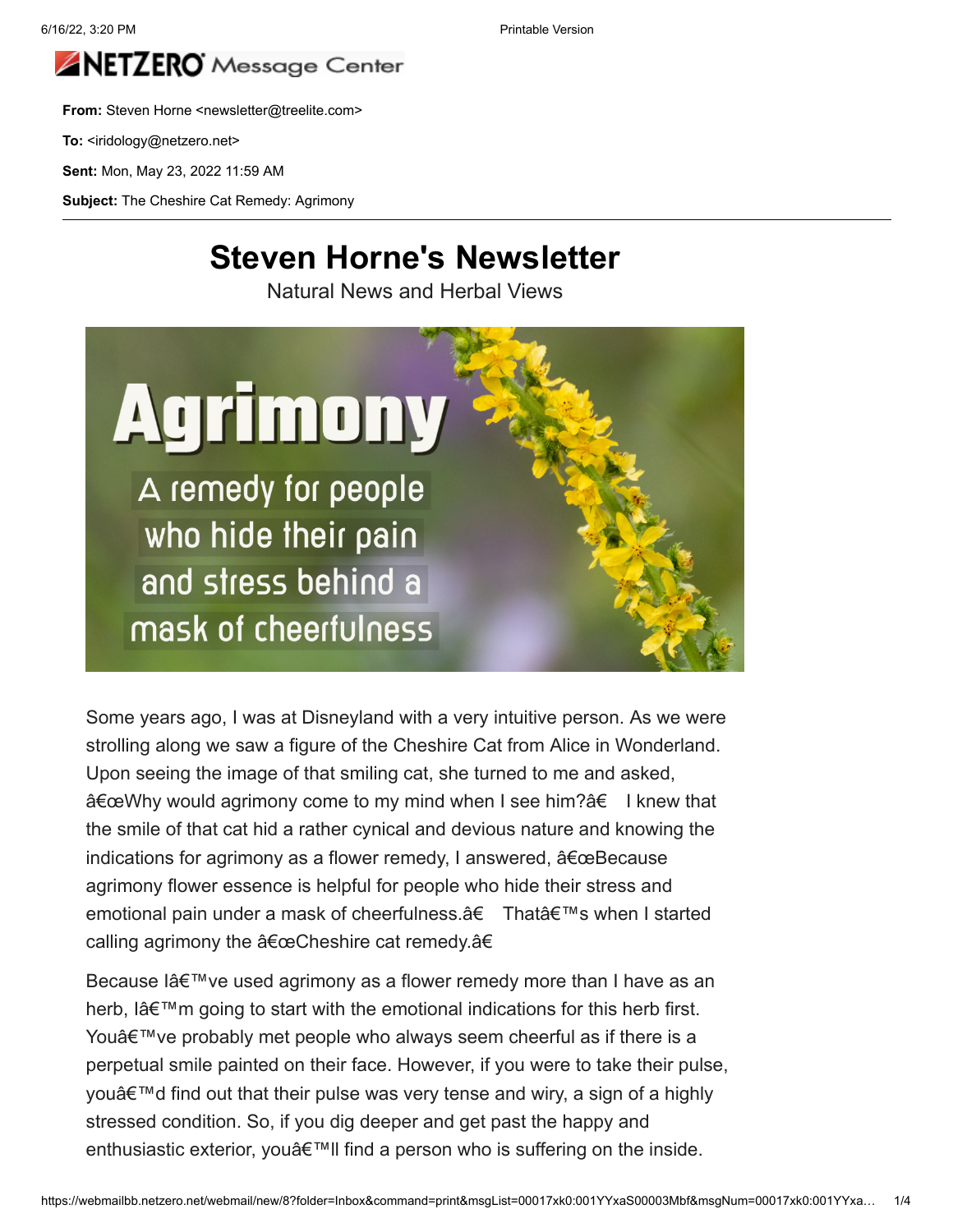Inside they have a great deal of emotional pain and anxiety but have been taught since childhood that you don't let people see these emotions, and have mastered the art of suppressing them.

# **The Agrimony Personality**

The agrimony person may be very popular, always appearing pleasant and "nice†and never burdening others with their problems, but these stuffed emotions increasingly cause problems with both their emotional and physical health. All of us need to unburden our souls to someone periodically if only to help us sort out our thoughts. But the person who needs agrimony has a hard time being emotionally genuine with others, and



even emotionally honest with themselves. Eventually, they may turn to various substances or activities to help them numb their feelings. This could be large amounts of caffeine so they can keep pushing themselves or alcohol to drown their pain, or something stronger if the disconnection between what they really feel and what they show on the surface continues to grow.

My years of experience in the field of natural healing have taught me that the mind-body connection is very real. A personâ€<sup>™</sup>s personality dramatically affects the kinds of health problems they tend to develop, and agrimony is a good example of this. It's hard to perpetually hold on to things and a person who holds that kind of tension in their system has to release it somewhere, and in the case of agrimony, this release takes place via the bowels and kidneys.

While the flower essence helps a person become more emotionally honest, acknowledging and expressing what's really going on inside, thus relaxing the person $\hat{\mathbf{a}} \in \mathbb{M}$  is tense and anxious state, agrimony as an herb is an astringent. It tones up tissues that are leaking and lose. Thus, agrimony has a paradoxical action, it is both relaxing and toning. For example, it's used to treat constipation that alternates with diarrhea. It's also helpful for nausea, vomiting, and diarrhea accompanied by intestinal spasms.

# **Other Actions of Agrimony**

The same paradoxical relaxing and toning action is seen in the urinary system. Agrimony is helpful for spastic pain, UTIs, and urinary inflammation, but is also helpful for stopping bed wetting in children and incontinence in adults. But itâ $\epsilon$ <sup>TM</sup>s the personality pattern that gives the strongest indications that agrimony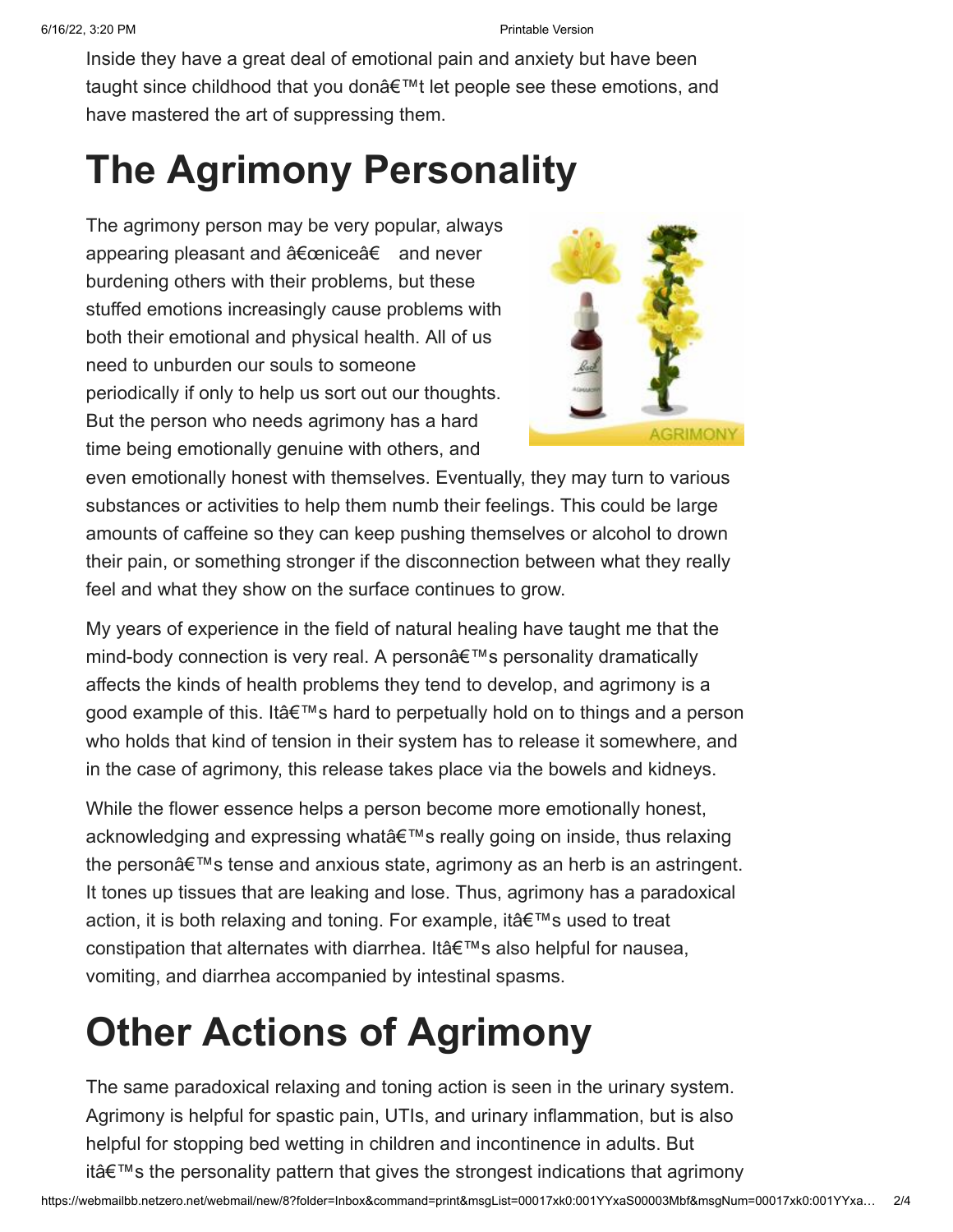is the right remedy in these situations. The person is tense, holding onto their emotions, but can't keep holding on, which means that their kidneys and bowels periodically dump their load in an uncontrolled manner.

There is a similar pattern with respiratory problems. Very early in my work of





emotional healing, I discovered that all emotions have a breathing pattern. When one suppresses any emotion, it is done by tensing the body and holding the breath. The agrimony person holds their breath to numb their pain. According to Matthew Wood in *The Earthwise Herbal*, they "need to learn to breath through their pain. $A \in \text{Agrimony}$  is useful for the person who struggles to breathe freely, a phrase we associate with being able to be relaxed and natural, without having to put up pretenses to get along with others. Agrimony can clear up excess mucus and is helpful for stifled breathing in asthma or bronchitis, where a person's lungs need to open up.

So, if you know any Cheshire cat people, who appear happy and cheerful outside, but are tense and stressed within, you know a great herb (and flower essence) to help them. Agrimony can ease their inner tension and help them become more emotionally open and honest, especially with themselves. This inner shift will improve their health at the same time it eases their emotional stress.

## **Moving Sale Final D**[Sunshine Sharing](https://stevenhorne.us20.list-manage.com/track/click?u=de2462c38e0503003a285094c&id=b30fc3a088&e=c07f7d0955) **Days**

*We're downsizing our offices and will no longer be shipping books, charts and other products by the end of May.*

*We plan on offering many of these items through other channels in the future, but if you need them now make sure to place your order by May 25th.*

**[Shop treelite.com](https://stevenhorne.us20.list-manage.com/track/click?u=de2462c38e0503003a285094c&id=d1a87ab540&e=c07f7d0955)**